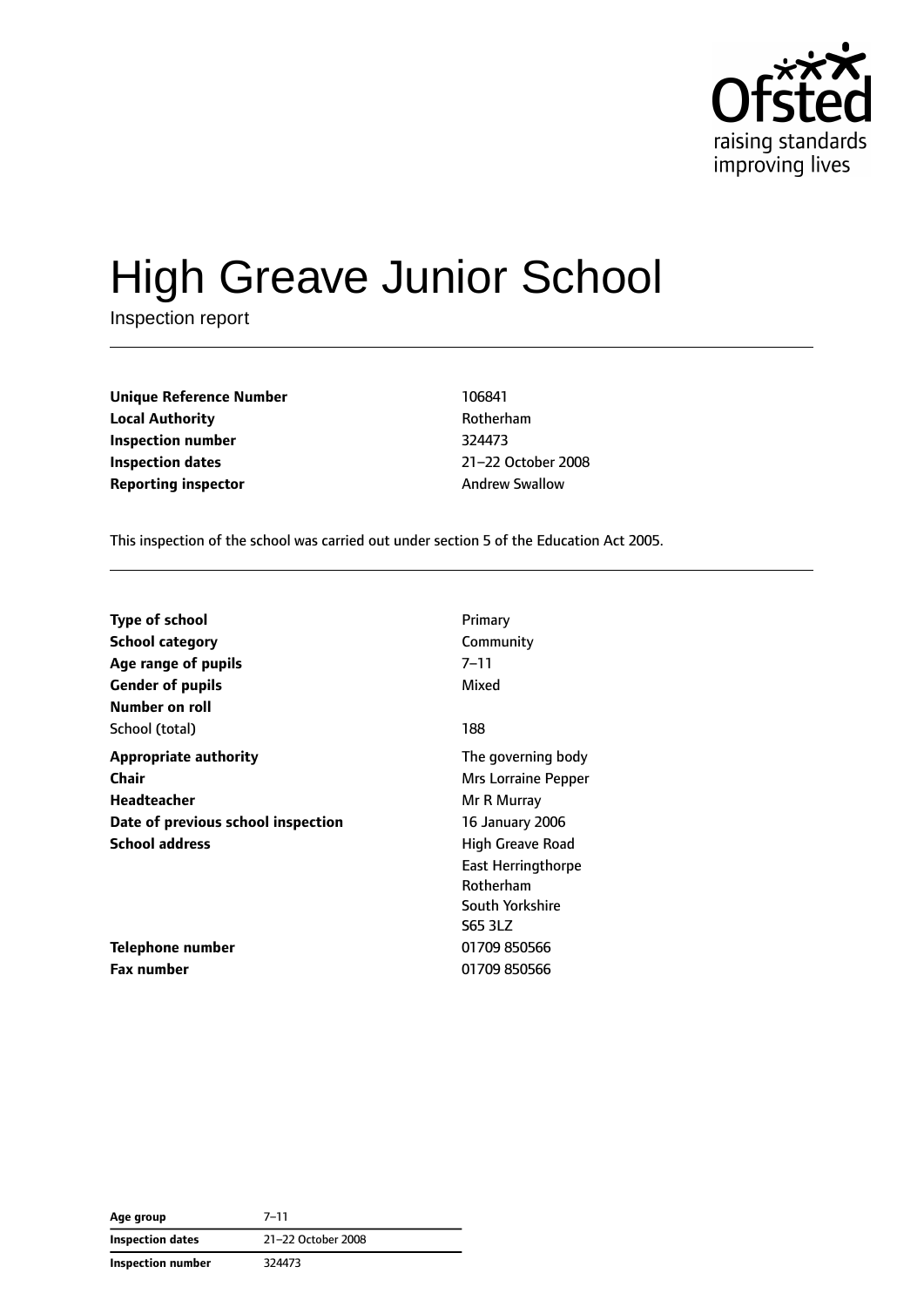.

<sup>©</sup> Crown copyright 2008

Website: www.ofsted.gov.uk

This document may be reproduced in whole or in part for non-commercial educational purposes, provided that the information quoted is reproduced without adaptation and the source and date of publication are stated.

Further copies of this report are obtainable from the school. Under the Education Act 2005, the school must provide a copy of this report free of charge to certain categories of people. A charge not exceeding the full cost of reproduction may be made for any other copies supplied.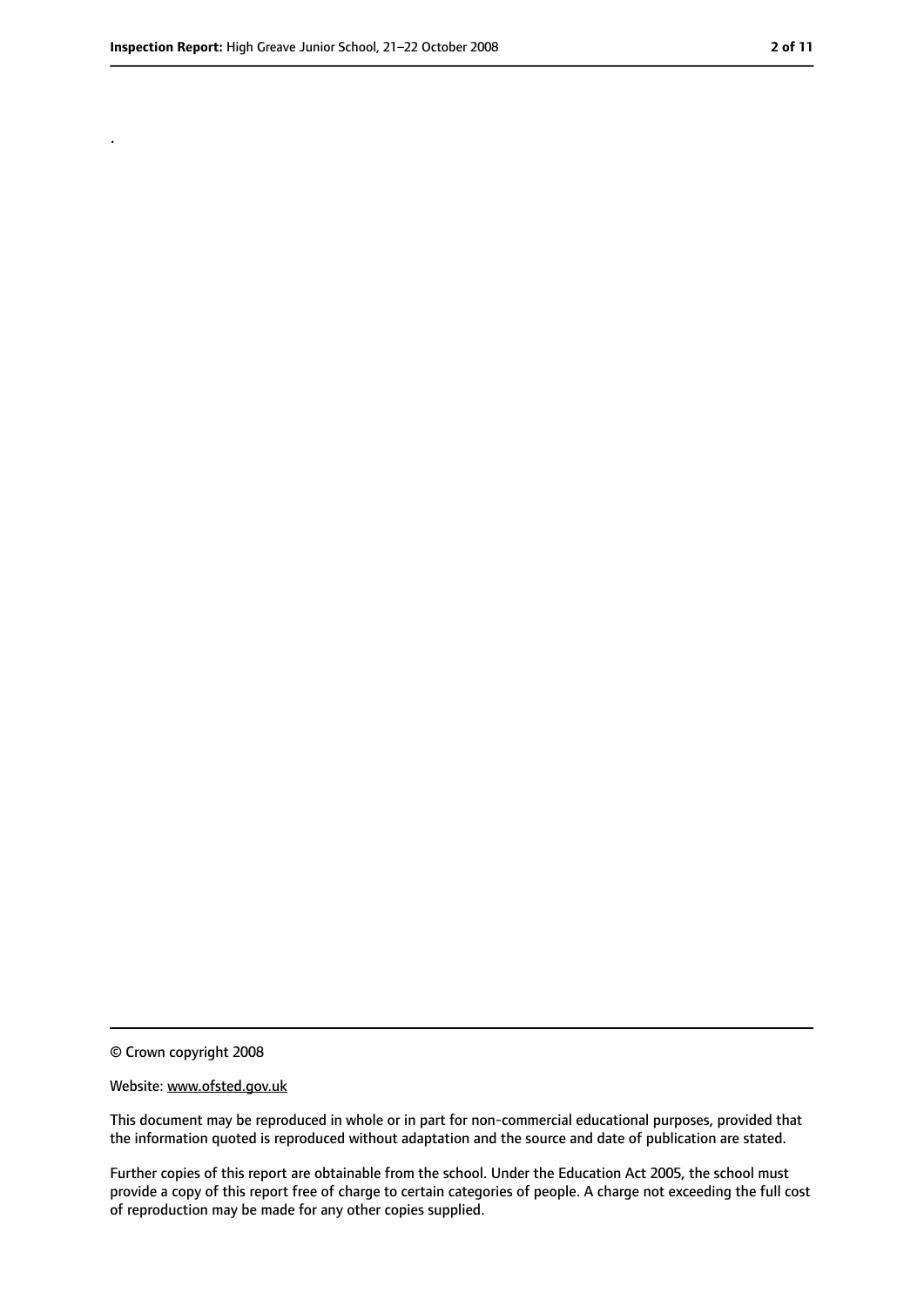# **Introduction**

The inspection was carried out by two Additional Inspectors.

#### **Description of the school**

High Greave Junior is a smaller than average school. Almost all pupils are from a White British heritage and an increasing number come from minority ethnic backgrounds, particularly from Eastern Europe. There are few pupils who speak English as an additional language. The percentage of pupils known to be eligible for free school meals is more than three times the national average. The number with learning difficulties and/or disabilities is well above average. A higher percentage than usual have a statement of special educational need. Since the last inspection there have been many staff changes, including at senior leadership levels. The school is part of the Thrybergh Education Action Zone (EAZ) and has several awards including the Healthy Schools Award, Enterprise in Education, Activemark, Investors in People and Artsmark Gold.

## **Key for inspection grades**

| Grade 1 | Outstanding  |
|---------|--------------|
| Grade 2 | Good         |
| Grade 3 | Satisfactory |
| Grade 4 | Inadequate   |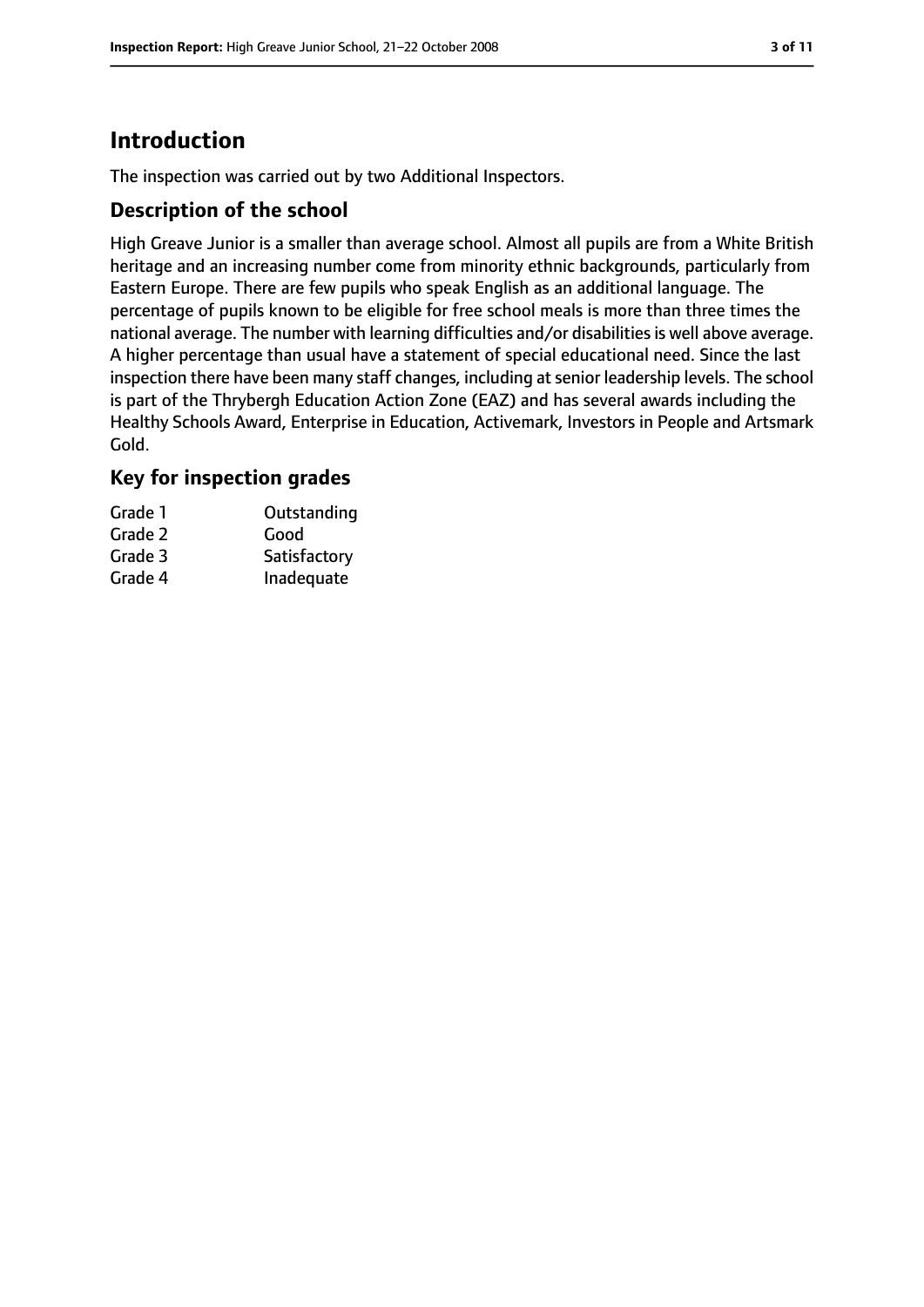# **Overall effectiveness of the school**

#### **Grade: 3**

This is a satisfactory school that provides satisfactory value for money. The headteacher has successfully tackled the challenges arising from significant changes in staffing, which have slowed pupils' progress in English of late. Staffing is now stable and the new senior leadership team has been empowered to address recent underperformance in writing and to raise standards quickly. Early indications show that this work is already bearing fruit.

Effective care of pupils lies at the heart of the school's work. All adults are very supportive and keen to involve all pupils in the work of the school. This is especially so for pupils with particular learning difficulties and/or disabilities and for those joining the school who speak English as an additional language. Parents recognise this good work and are supportive of the school. A small number express concerns about behaviour in school but inspection evidence demonstrates that where misbehaviour occurs it is dealt with swiftly and does not hinder learning.

Most pupils start school with below average skills and make satisfactory progress to reach below average standards in English, mathematics and science by the end of Year 6. However, pupils' progress and attainment in English has dipped recently, particularly in writing, and this is largely attributable to the numbers of teachers leaving and joining the school in the last year. The current teaching team is much more settled and specific strategies to develop writing skills are beginning to pay off. As a result, standards in writing are beginning to rise, although the school recognises that they are still not where they should be.

The quality of teaching is satisfactory overall, with some that is good. Teachers increasingly encourage pupils to think for themselves and to work independently. However, information about how well pupils are doing is not used consistently well and with sufficient precision across the school, to inform them of how to improve their work. Similarly, the school's comprehensive arrangements to provide pupils, and their families, with specific guidance about how well they are doing and what they need to do next, are new. They have not had sufficient time to make a real impact.

Pupils' personal development is satisfactory. Pupils enjoy school and their attendance is satisfactory. The vast majority behave appropriately and are supportive of each other. Most have a good understanding of how to keep safe and healthy. Their improving information and communication technology (ICT) and numeracy skills, and their understanding of the world of work, prepare them adequately for their future lives. The curriculum is satisfactory. There is a good range of enrichment and extra-curricular opportunities, but it is too early to see the full impact of the school's strategies to improve pupils' key skills in literacy.

Self-evaluation has identified the right priorities to move the school forward, although procedures to analyse the impact of teachers' work on pupils' learning are not sharp enough. The governing body is supportive and increasingly confident in holding the school to account for its performance. The committed leadership by the headteacher and the developing strengths of the newly formed senior leadership team are improving the work of the school. These factors ensure that the school has satisfactory capacity for further improvement.

## **What the school should do to improve further**

- Raise achievement and standards in writing across the school.
- Ensure that all teaching matches the best practice in the school.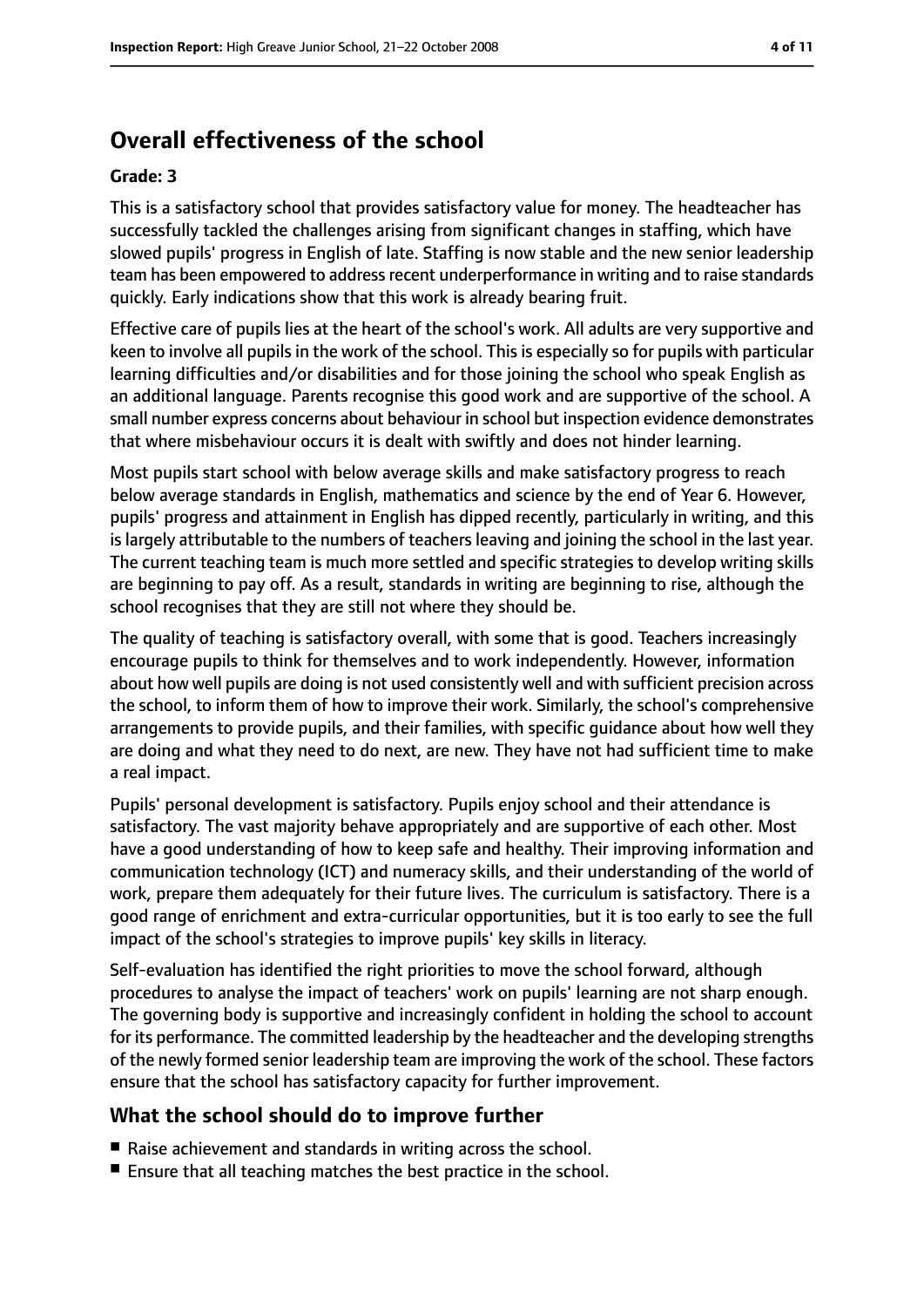- Ensure that assessment information is used consistently well across the school, in order that all pupils can receive accurate information on how they can improve their work.
- Refine systems to monitor the impact that teaching has on pupils' learning and progress.

A small proportion of the schools whose overall effectiveness is judged satisfactory but which have areas of underperformance will receive a monitoring visit by an Ofsted inspector before their next section 5 inspection.

# **Achievement and standards**

#### **Grade: 3**

Standards at the end of Year 6 are below average in English, mathematics and science. This represents satisfactory progress for the vast majority of pupils, given their below average starting points in Year 3. However, standards in mathematics and science have risen continually since the previous inspection. However, standards in English fell significantly in 2008. This was largely due to staff absences, which hindered the progress of many pupils, particularly in writing. The legacy of this period is now being addressed vigorously by a full complement of teachers and teaching assistants, including additional adults to boost pupils' writing. As a result, standards in English are picking up and a large number of pupils have made much better progress in writing since the beginning of the autumn term. Nevertheless, teachers know that standards in writing are still not as high as they should be and this is a major priority for the school. The most recent information, including work seen in lessons, shows that pupils continue to achieve satisfactorily in mathematics and science, to reach below average standards. Pupils with individual learning difficulties and/or disabilities, including those whose first language is not English, make satisfactory progress because work is suitably matched to their needs.

# **Personal development and well-being**

## **Grade: 3**

Pupils' spiritual, moral, social and cultural development is good. They benefit from a programme of themed weeks, assemblies and good links with the local church and other places of worship. These all help to develop a sense of right and wrong, and also respect for each other. As a result, although some pupils display challenging behaviour at times, for the most part in lessons and around school their conduct is satisfactory. Pupils say bullying is rare and that they feel safe and secure. The vast majority adopt thoughtful routines when working and playing together. The school has good strategies to promote regular attendance, which is broadly average. Pupils enjoy school, in particular their work on the school council, raising funds for charities, acting as 'playground friends' and helping with local environmental projects. They talk knowledgably about the importance of exercise and diet, as part of a healthy lifestyle. They have a good understanding of the world of work and enterprise through their involvement in projects with the local secondary school and EAZ. While their reading, numeracy and ICT skills prepare them adequately for their future lives, their writing skills are not well enough developed.

# **Quality of provision**

## **Teaching and learning**

## **Grade: 3**

The quality of teaching is improving as a result of greater stability in staffing. In some classes it is now good. Relationships are positive and classrooms are stimulating places in which to learn. Pupils say they enjoy their lessons because they do interesting things and have many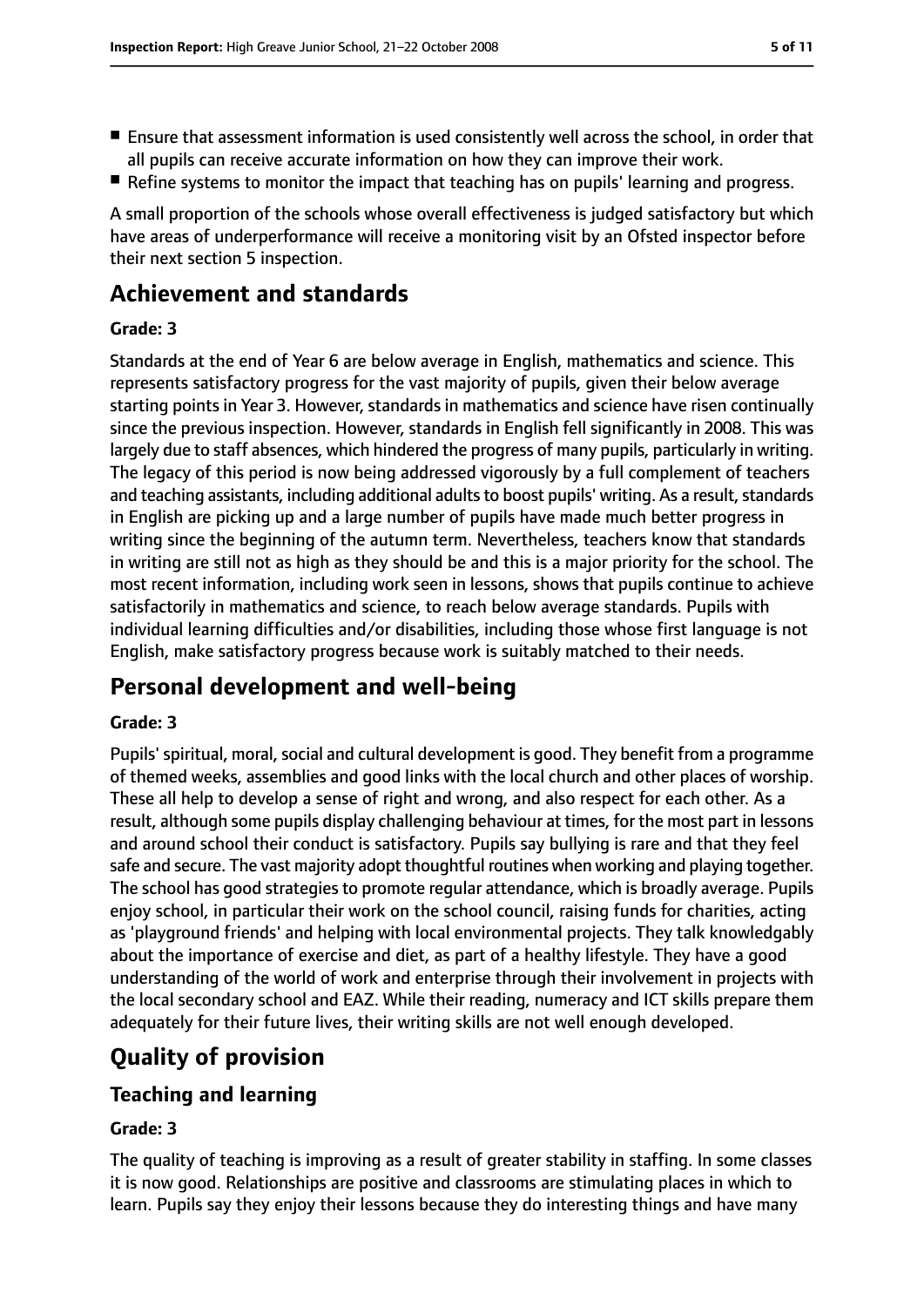opportunities to work alongside each other. In the best lessons, skilful questioning enables teachers to determine how well pupils are learning and whether they require further explanation, or additional resources, to enable them to make even better progress. Teachers provide well planned opportunities for pupils to find out things for themselves. Activities are often linked to a theme so that the pupils see relevance in what they are doing. However, in some lessons pupils' misconceptions are not always tackled directly. Activities are not always as engaging as they might be and consequently some pupils do not make as much progress as they should. Overall, the marking of pupils' work is regular and celebratory, but it is not always helpful in enabling pupils to understand how well they are doing and what they need to do next to improve their work.

#### **Curriculum and other activities**

#### **Grade: 3**

Teachers have begun to establish successful links between subjects to ensure that pupils steadily develop key understanding, while retaining an emphasis on literacy, numeracy and ICT. These arrangements are starting to impact positively on pupils' calculation and problem-solving skills and on their confidence in using computers. The school recognises that more work is still needed to improve pupils' writing competencies in all years. The curriculum provides opportunities for pupils to learn about British and other cultures. Visitors to the school and visits out-of-school enhance pupils' personal and social development. Touring theatre groups and performances such as 'All Geared Up,' ensure that they are increasingly aware of the importance of a healthy lifestyle. A satisfactory range of enrichment activities, including sport, music, dance and film clubs, all help pupils to broaden their horizons and develop varied lifestyles.

## **Care, guidance and support**

#### **Grade: 3**

Parents and pupils appreciate the strong pastoral support provided. Safeguarding procedures meet requirements. Every care is taken to ensure that the school is a safe and healthy environment and regular checks are made to minimise risks. Individual education plans for pupils with learning difficulties and/or disabilities are used effectively to check pupils' progress and set new targets. Child protection arrangements are in place and there is particularly effective support for vulnerable pupils and also the increasing number of pupils entering the school from overseas. Links with external agencies are strong. The school works successfully with educational welfare officers and behavioural support teams to improve pupils' attendance and to make High Greave an increasingly calm environment in which to learn. Much has been done recently to provide pupils with guidance about how well they achieve. For example, many pupils are enthusiastic about their new personal learning plans, including their targets in reading, writing and mathematics. However, these have not been in place long enough for all pupils to be clear about what they do well and what they are aiming for.

# **Leadership and management**

#### **Grade: 3**

The headteacher has led the school well through a recent unsettling period and has now refocused the school on raising pupils' achievement. Good links have been forged with local schools, businesses, outside agencies and community services, to help to promote pupils' achievement and well-being. These links enable pupils to appreciate well the values of belonging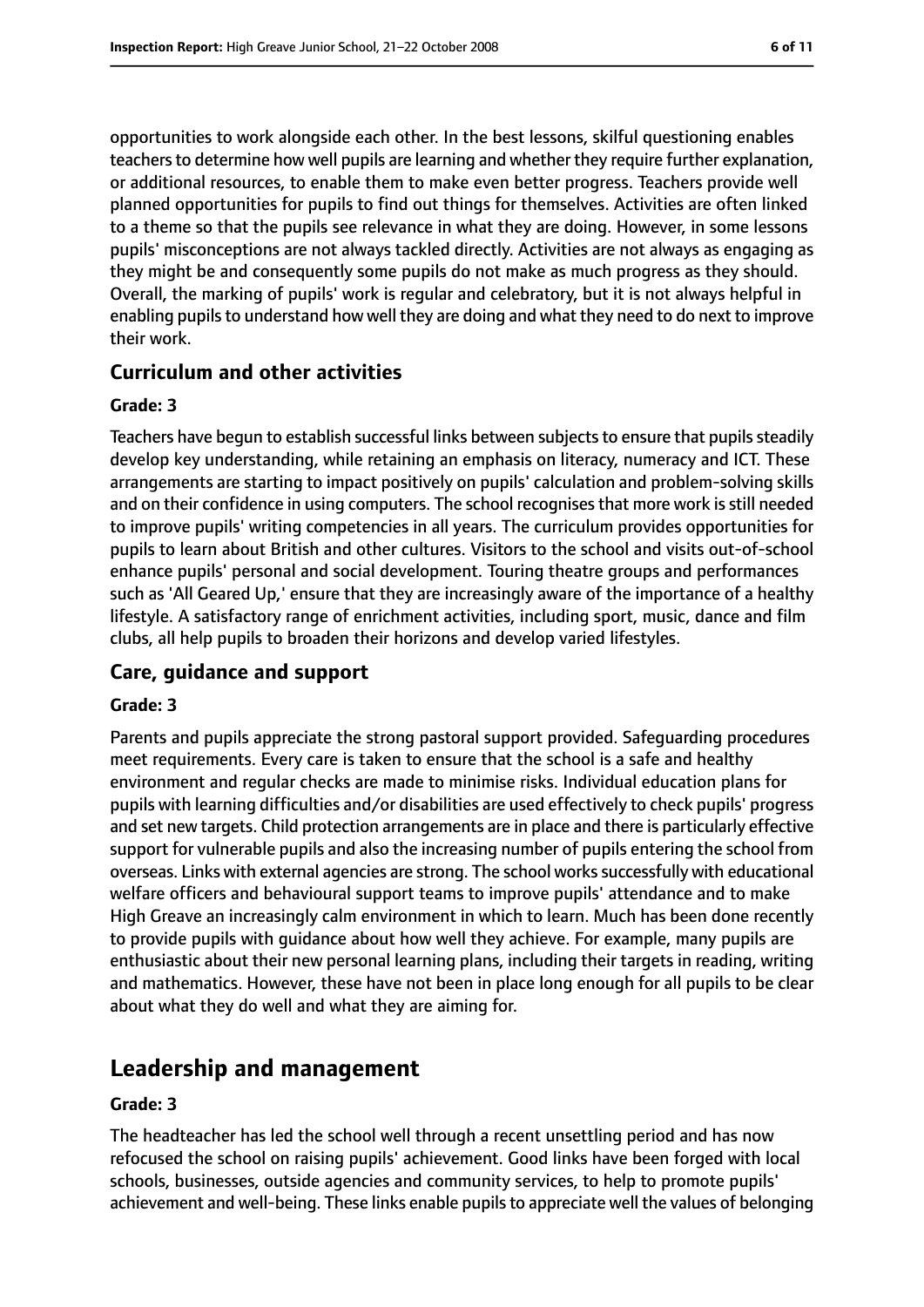to a society in which there are strong and positive relationships. The newly formed senior leadership team is equally committed to quality education and care. Senior leaders are eager to become involved in all aspects of the school's work and have been given more responsibility for raising standards further. Refined tracking procedures for reading, writing and mathematics are enabling earlier and more effective intervention, particularly where individual pupils may not be achieving as well as they should. Processes for monitoring the quality of teaching and learning have improved since the previous inspection but there is not sufficient analysis of the impact of teaching on pupils' learning. Consequently, feedback to teachers lacks precision about how exactly learning can be improved. Self-evaluation islargely accurate and the school's 'Developing Excellence Plan' identifies the right priorities for what needs to be tackled next. Governors are supportive and involved in the work of the school. They receive helpful and detailed information, which is enabling them to understand better how well the school is performing. However, not all committees meet regularly enough to evaluate fully the quality of pupils' outcomes.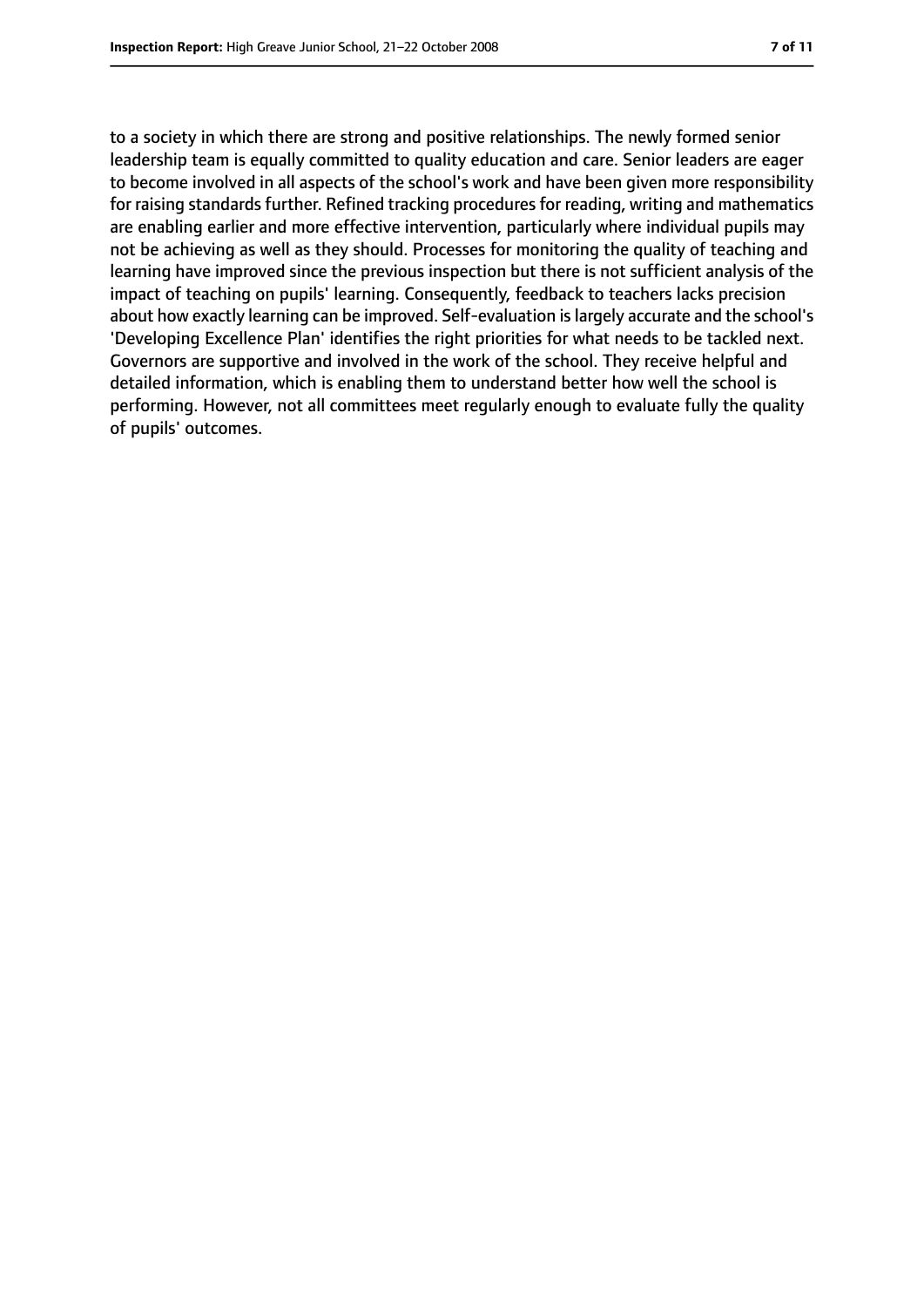**Any complaints about the inspection or the report should be made following the procedures set out in the guidance 'Complaints about school inspection', which is available from Ofsted's website: www.ofsted.gov.uk.**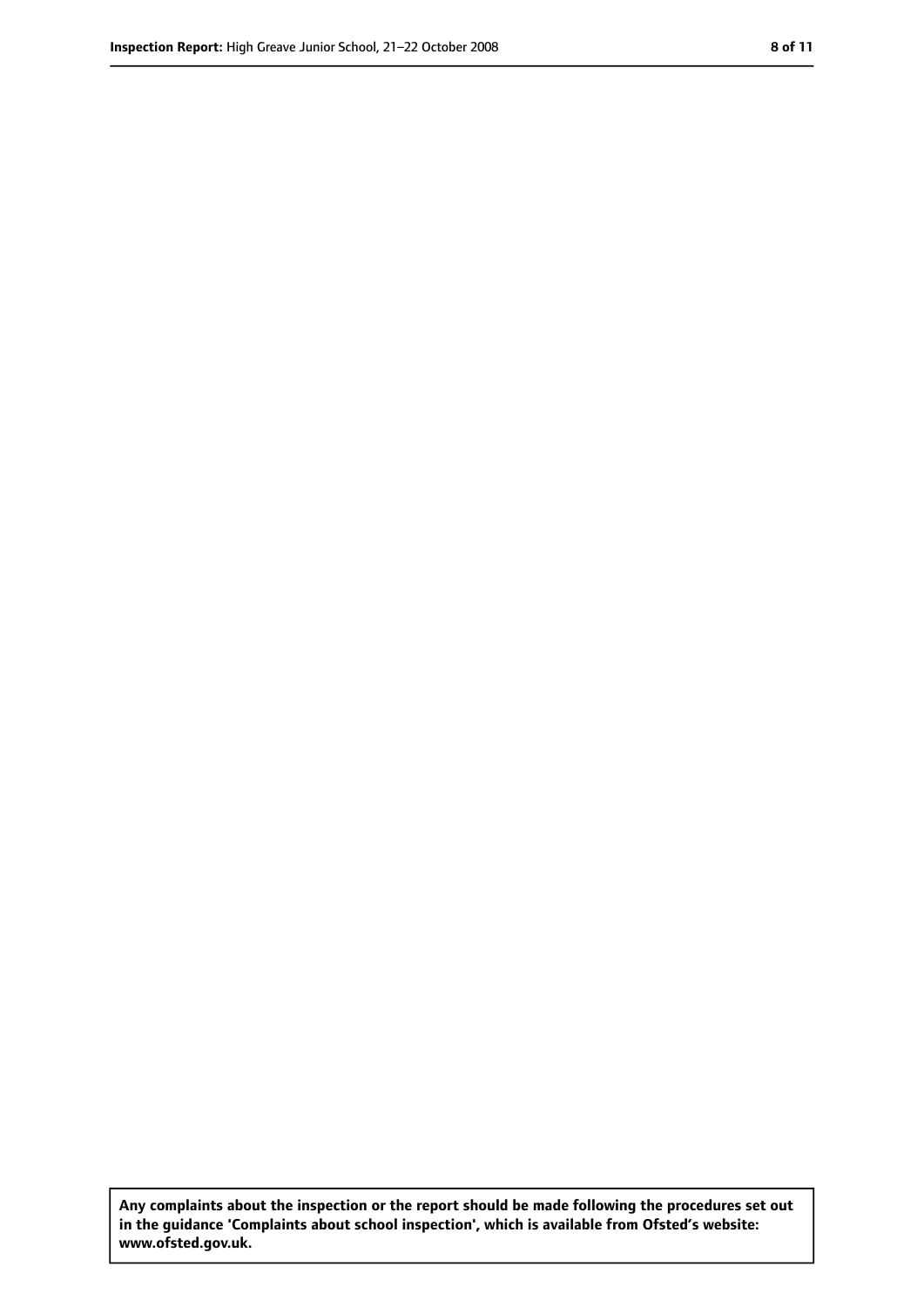# **Inspection judgements**

| Key to judgements: grade 1 is outstanding, grade 2 good, grade 3 satisfactory, and | <b>School</b>  |
|------------------------------------------------------------------------------------|----------------|
| arade 4 inadequate                                                                 | <b>Overall</b> |

## **Overall effectiveness**

| How effective, efficient and inclusive is the provision of<br>education, integrated care and any extended services in meeting the<br>needs of learners? |     |
|---------------------------------------------------------------------------------------------------------------------------------------------------------|-----|
| Effective steps have been taken to promote improvement since the last<br>inspection                                                                     | Yes |
| How well does the school work in partnership with others to promote learners'<br>well being?                                                            |     |
| The capacity to make any necessary improvements                                                                                                         |     |

# **Achievement and standards**

| How well do learners achieve?                                                                                 |  |
|---------------------------------------------------------------------------------------------------------------|--|
| The standards <sup>1</sup> reached by learners                                                                |  |
| How well learners make progress, taking account of any significant variations  <br>between groups of learners |  |
| How well learners with learning difficulties and/or disabilities make progress                                |  |

#### **Annex A**

<sup>&</sup>lt;sup>1</sup>Grade 1 - Exceptionally and consistently high; Grade 2 - Generally above average with none significantly below average; Grade 3 - Broadly average to below average; Grade 4 - Exceptionally low.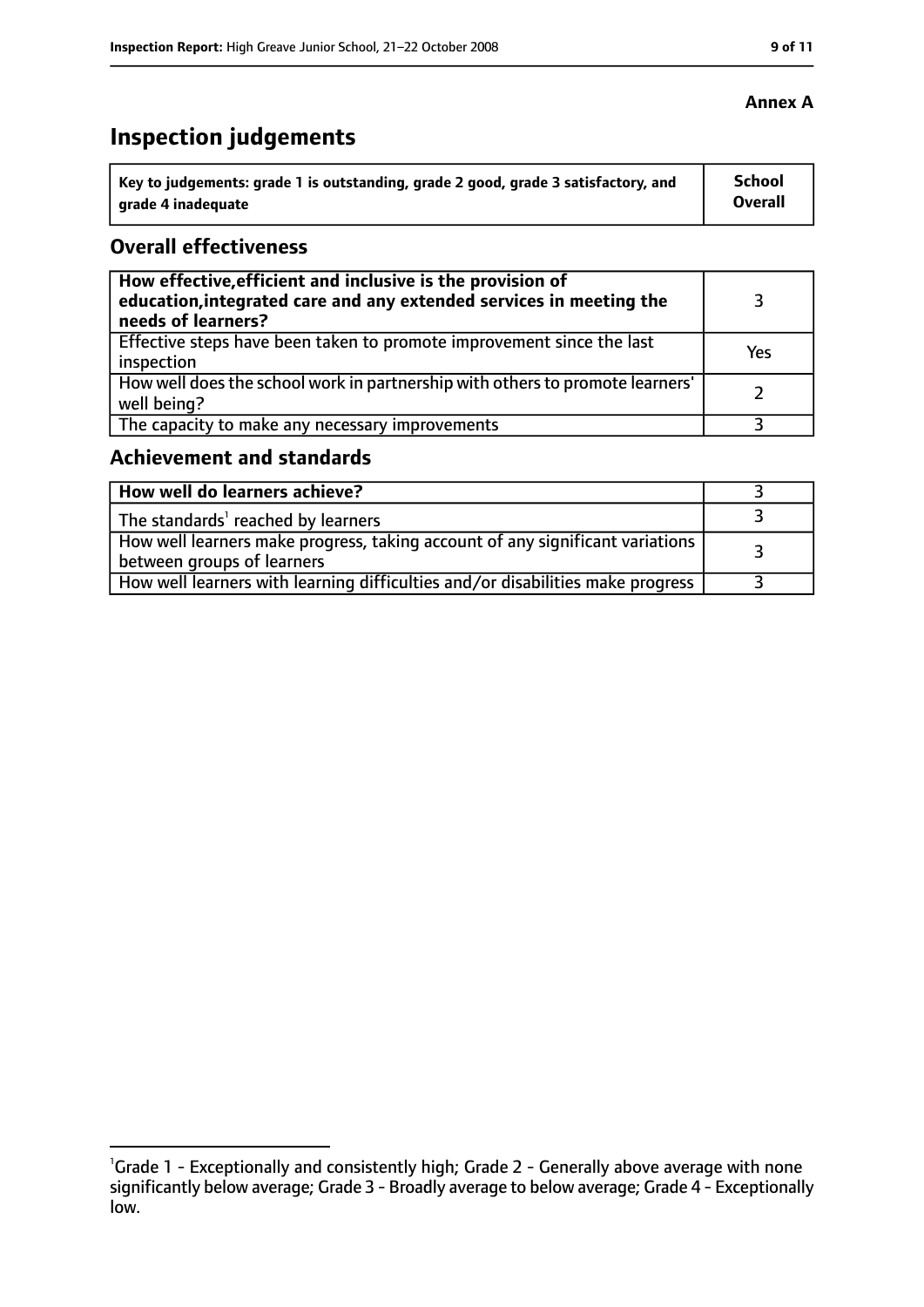# **Personal development and well-being**

| How good are the overall personal development and well-being of the<br>learners?                                 |  |
|------------------------------------------------------------------------------------------------------------------|--|
| The extent of learners' spiritual, moral, social and cultural development                                        |  |
| The extent to which learners adopt healthy lifestyles                                                            |  |
| The extent to which learners adopt safe practices                                                                |  |
| The extent to which learners enjoy their education                                                               |  |
| The attendance of learners                                                                                       |  |
| The behaviour of learners                                                                                        |  |
| The extent to which learners make a positive contribution to the community                                       |  |
| How well learners develop workplace and other skills that will contribute to<br>their future economic well-being |  |

# **The quality of provision**

| How effective are teaching and learning in meeting the full range of<br>learners' needs?                |  |
|---------------------------------------------------------------------------------------------------------|--|
| How well do the curriculum and other activities meet the range of needs and<br>  interests of learners? |  |
| How well are learners cared for, quided and supported?                                                  |  |

# **Leadership and management**

| How effective are leadership and management in raising achievement<br>and supporting all learners?                                              |     |
|-------------------------------------------------------------------------------------------------------------------------------------------------|-----|
| How effectively leaders and managers at all levels set clear direction leading<br>to improvement and promote high quality of care and education |     |
| How effectively leaders and managers use challenging targets to raise standards                                                                 |     |
| The effectiveness of the school's self-evaluation                                                                                               | 3   |
| How well equality of opportunity is promoted and discrimination eliminated                                                                      | 3   |
| How well does the school contribute to community cohesion?                                                                                      |     |
| How effectively and efficiently resources, including staff, are deployed to<br>achieve value for money                                          | 3   |
| The extent to which governors and other supervisory boards discharge their<br>responsibilities                                                  |     |
| Do procedures for safequarding learners meet current government<br>requirements?                                                                | Yes |
| Does this school require special measures?                                                                                                      | No  |
| Does this school require a notice to improve?                                                                                                   | No  |